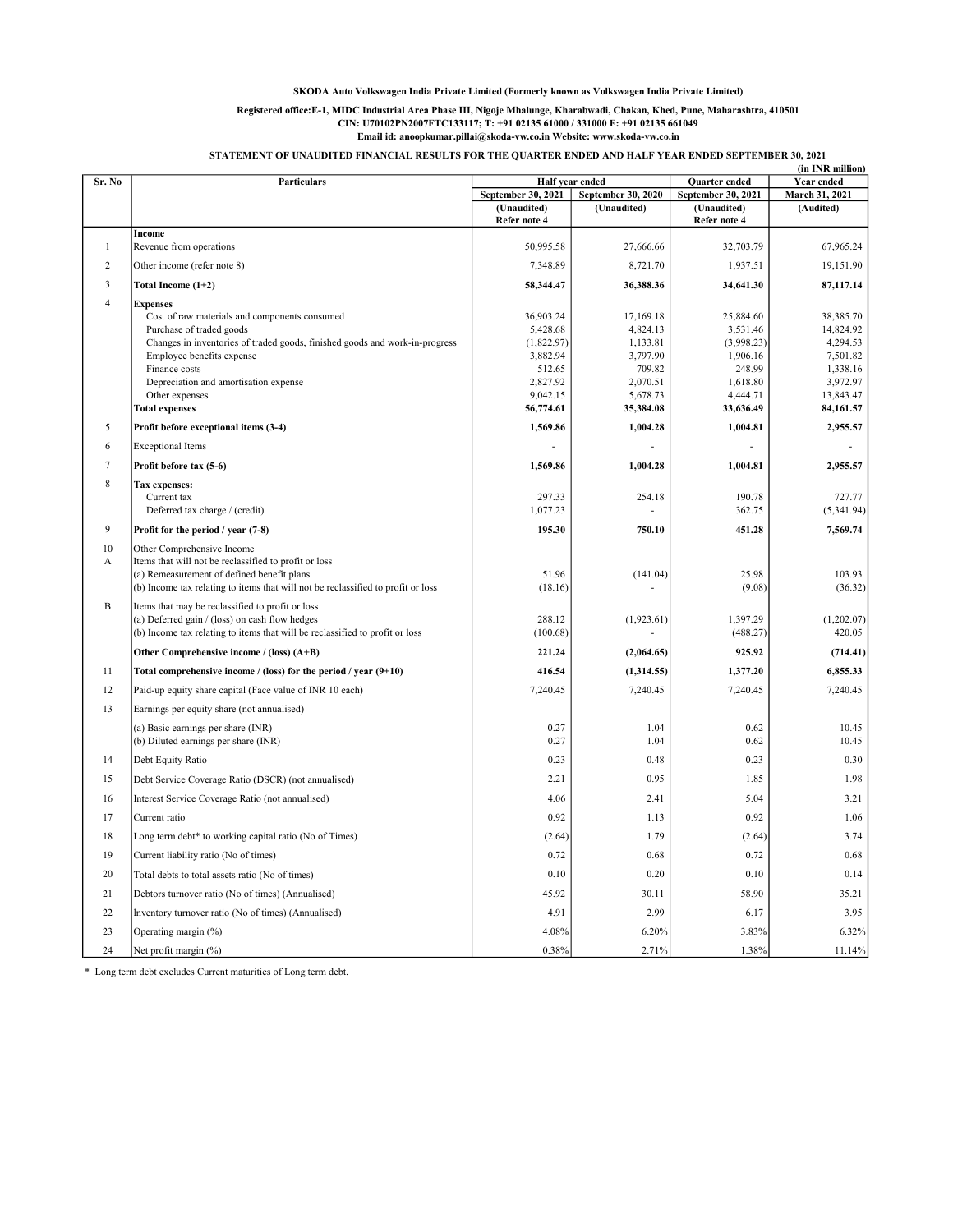# Registered office:E-1, MIDC Industrial Area Phase III, Nigoje Mhalunge, Kharabwadi, Chakan, Khed, Pune, Maharashtra, 410501 CIN: U70102PN2007FTC133117; T: +91 02135 61000 / 331000 F: +91 02135 661049 Email id: anoopkumar.pillai@skoda-vw.co.in Website: www.skoda-vw.co.in

# UNAUDITED STATEMENT OF ASSETS AND LIABILITIES

|                | (in INR million)                                                                                                                                            |                         |                      |  |
|----------------|-------------------------------------------------------------------------------------------------------------------------------------------------------------|-------------------------|----------------------|--|
| Sr. No         | <b>Particulars</b>                                                                                                                                          | As at                   |                      |  |
|                |                                                                                                                                                             | September 30, 2021      | March 31, 2021       |  |
|                | <b>ASSETS</b>                                                                                                                                               | (Unaudited)             | (Audited)            |  |
|                |                                                                                                                                                             |                         |                      |  |
| $\mathbf{1}$   | <b>Non-current assets</b>                                                                                                                                   |                         |                      |  |
|                | Property, plant and equipment                                                                                                                               | 28,515.46               | 11,315.91            |  |
|                | Capital work-in-progress                                                                                                                                    | 9,026.00                | 19,596.80            |  |
|                | Intangible assets                                                                                                                                           | 293.13                  | 344.22               |  |
|                | Intangible assets under development                                                                                                                         | 749.28                  | 631.78               |  |
|                | Financial assets                                                                                                                                            |                         |                      |  |
|                | Derivative financial instruments<br>Other financial assets                                                                                                  | 1,250.32<br>1,218.35    | 52.89<br>1,249.74    |  |
|                |                                                                                                                                                             |                         |                      |  |
|                | Deferred tax assets (net)<br>Income tax assets (net)                                                                                                        | 4,529.60<br>8,597.15    | 5,725.67<br>7,732.92 |  |
|                | Government grant                                                                                                                                            | 3,370.71                | 3,422.43             |  |
|                | Other non-current assets                                                                                                                                    | 10,029.57               | 11,162.48            |  |
|                |                                                                                                                                                             |                         |                      |  |
|                | Total                                                                                                                                                       | 67,579.57               | 61,234.84            |  |
|                |                                                                                                                                                             |                         |                      |  |
| $\overline{2}$ | <b>Current assets</b>                                                                                                                                       |                         |                      |  |
|                | <b>Inventories</b>                                                                                                                                          | 20,589.42               | 12,384.35            |  |
|                | <b>Financial</b> assets<br>Trade receivables                                                                                                                |                         | 1,993.81             |  |
|                | Cash and cash equivalents                                                                                                                                   | 2,447.84<br>29.31       | 5,586.93             |  |
|                | Bank balances other than cash and cash equivalents                                                                                                          | 4,385.70                | 3,249.45             |  |
|                | Derivative financial instruments                                                                                                                            | 386.07                  | 430.35               |  |
|                | Other financial assets                                                                                                                                      | 3,211.61                | 6,298.18             |  |
|                | Government grant                                                                                                                                            | 1,140.88                | 1,100.21             |  |
|                | Other current assets                                                                                                                                        | 8,637.58                | 8,045.86             |  |
|                | Total                                                                                                                                                       | 40,828.41               | 39,089.14            |  |
|                | Total Assets $(1+2)$                                                                                                                                        | 108,407.98              | 100,323.98           |  |
|                | <b>EQUITY AND LIABILITIES</b>                                                                                                                               |                         |                      |  |
| $\mathfrak{Z}$ | <b>EQUITY</b>                                                                                                                                               |                         |                      |  |
|                | Equity share capital                                                                                                                                        | 7,240.45                | 7,240.45             |  |
|                | Other equity                                                                                                                                                | 39,628.18               | 39,211.64            |  |
|                | <b>Total</b>                                                                                                                                                | 46,868.63               | 46,452.09            |  |
|                |                                                                                                                                                             |                         |                      |  |
|                | <b>LIABILITIES</b>                                                                                                                                          |                         |                      |  |
| $\overline{4}$ | <b>Non-current liabilities</b>                                                                                                                              |                         |                      |  |
|                | <b>Financial liabilities</b>                                                                                                                                |                         |                      |  |
|                | Finance Lease Obligation                                                                                                                                    | 287.41                  | 185.95               |  |
|                | <b>Borrowings</b>                                                                                                                                           | 8,543.11                | 8,146.77             |  |
|                | Provisions                                                                                                                                                  | 8,019.03                | 8,416.39             |  |
|                | Other non current liabilities                                                                                                                               | 513.70                  | 263.50               |  |
|                | Total                                                                                                                                                       | 17,363.25               | 17,012.61            |  |
| 5              | <b>Current liabilities</b>                                                                                                                                  |                         |                      |  |
|                | <b>Financial liabilities</b>                                                                                                                                |                         |                      |  |
|                | Finance Lease Obligation                                                                                                                                    | 430.45                  | 834.23               |  |
|                | Borrowings                                                                                                                                                  | 1,469.78                | 4,926.50             |  |
|                | Trade payables                                                                                                                                              |                         |                      |  |
|                | Total outstanding dues of micro enterprises and small enterprises<br>Total outstanding dues of creditors other than micro enterprises and small enterprises | 106.86<br>31,086.26     | 122.02<br>21,400.16  |  |
|                | Other financial liabilities                                                                                                                                 | 8,780.48                | 7,427.93             |  |
|                | Other current liabilities                                                                                                                                   | 1,502.71                | 1,220.72             |  |
|                | Provisions                                                                                                                                                  | 799.56                  | 927.72               |  |
|                | Total                                                                                                                                                       | 44,176.10               | 36,859.28            |  |
|                |                                                                                                                                                             |                         |                      |  |
|                | Total Liabilities (4+5)                                                                                                                                     | 61,539.35<br>108,407.98 | 53,871.89            |  |
|                | Total Equity and Liabilities (3+4+5)                                                                                                                        |                         | 100,323.98           |  |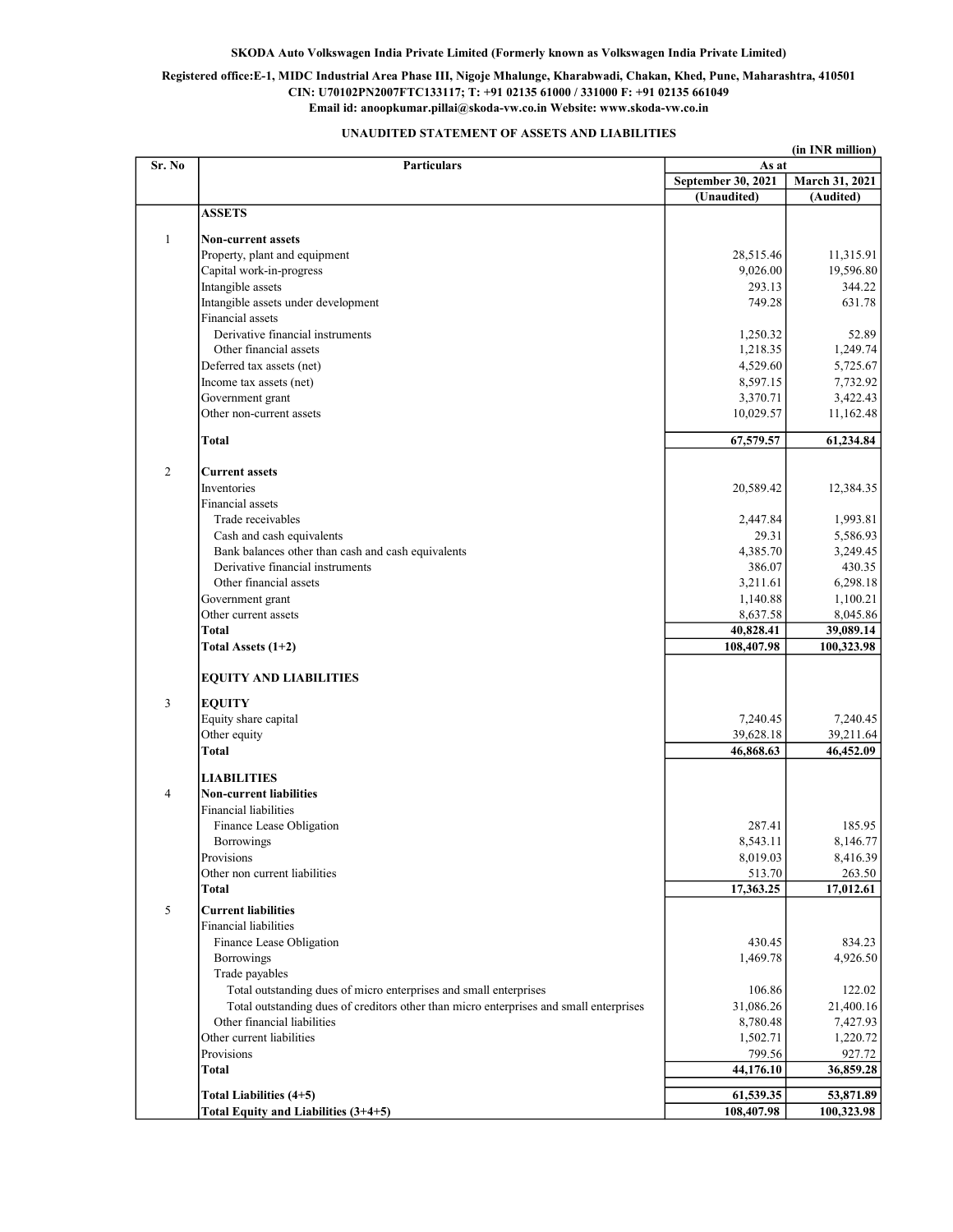#### Registered office:E-1, MIDC Industrial Area Phase III, Nigoje Mhalunge, Kharabwadi, Chakan, Khed, Pune, Maharashtra, 410501 CIN: U70102PN2007FTC133117; T: +91 02135 61000 / 331000 F: +91 02135 661049 Email id: anoopkumar.pillai@skoda-vw.co.in Website: www.skoda-vw.co.in

|                                                                                        |                          | (in INR million)      |
|----------------------------------------------------------------------------------------|--------------------------|-----------------------|
|                                                                                        | <b>Half Year Ended</b>   | <b>Year Ended</b>     |
|                                                                                        | September 30, 2021       | <b>March 31, 2021</b> |
|                                                                                        | (Unaudited)              | (Audited)             |
|                                                                                        |                          |                       |
| A) Cash flows from operating activities                                                |                          |                       |
| Profit before income tax                                                               | 1,569.86                 | 2,955.57              |
| Adjustments to reconcile profit before tax to net cash flows from operating activities |                          |                       |
| Depreciation and amortisation                                                          | 2,827.92                 | 3,972.97              |
| Unrealised loss/ (gain) on foreign currency transactions and translations              | 19.86                    | (244.76)              |
| Interest income                                                                        | (117.84)                 | (277.99)              |
| Discount on pre-payment of long term borrowings                                        | (1,929.50)               |                       |
| Finance costs                                                                          | 426.87                   | 1,091.61              |
| Liabilities/ provisions written back to the extent no longer required                  | (820.73)                 | (596.19)              |
| Provision for doubtful debts/ (written back)                                           | ÷                        | 1.24                  |
| Provision for Litigations including customer claims (net)                              | (2.22)                   | 67.04                 |
| Profit on disposal of property, plant and equipment                                    | (62.45)                  | (75.49)               |
| Unwinding of discount on provisions                                                    | 72.20                    | 190.73                |
| Provision for commitments                                                              | $\overline{\phantom{a}}$ | 191.58                |
| Provision for onerous contracts                                                        | 22.92                    | 35.36                 |
| Income from Package Scheme of Incentive (PSI)                                          | (43.55)                  | (75.54)               |
| Change in fair value of foreign exchange forward contracts                             | (865.04)                 | (2,114.41)            |
| Working capital adjustments                                                            |                          |                       |
| (Increase) in Trade receivables                                                        | (454.03)                 | (112.85)              |
| (Increase) / Decrease in Inventories                                                   | (8,205.07)               | 4,358.81              |
| (Increase) / Decrease in Other financial assets                                        | 3,128.01                 | (203.35)              |
| (Increase) / Decrease in Other assets                                                  | (1,345.81)               | 1,702.30              |
| Increase in Trade payables                                                             | 9,651.08                 | 2,282.36              |
| Increase in Other current liabilities                                                  | 532.19                   | 293.60                |
| Increase in Other current financial liabilities                                        | 103.38                   | 1,284.56              |
| Increase in Provisions                                                                 | 254.28                   | 658.58                |
| Cash generated from operations                                                         | 4,762.33                 | 15,385.73             |
| Income taxes paid (net of refunds received)                                            | (1,161.56)               | (628.69)              |
| Net cash generated from operating activities                                           | 3,600.77                 | 14,757.04             |
|                                                                                        |                          |                       |
| B) Cash flows from investing activities<br>Payments for property, plant and equipment  | (6,254.94)               | (15,668.45)           |
| Receipts of government grants                                                          | 54.60                    | 89.21                 |
| Proceeds from sale of property, plant and equipment                                    | 104.90                   | 202.86                |
| Changes in balance of term deposits (net)                                              | (1, 136.25)              | 3,921.00              |
| Interest received                                                                      | 107.79                   | 527.75                |
| Net cash used in investing activities                                                  | (7, 123.90)              | (10.927.63)           |
|                                                                                        |                          |                       |
| C) Cash flows from financing activities                                                |                          |                       |
| (Repayment) / proceeds of short term borrowings (net)                                  | (3,232.08)               | 2,564.49              |
| Proceeds from long term borrowings                                                     | 2,811.00                 | ٠                     |
| Repayment of long term borrowings                                                      | (750.22)                 |                       |
| Intercorporate deposits (repaid) / received (net)                                      | (223.94)                 | 207.85                |
| Finance lease payments                                                                 | (536.39)                 | (938.13)              |
| Interest paid                                                                          | (102.16)                 | (461.54)              |
| Net cash (used in) / generated from financing activities                               | (2,033.79)               | 1,372.67              |
|                                                                                        |                          |                       |
| Net (decrease) / increase in cash and cash equivalents                                 | (5,556.92)               | 5,202.08              |
| Cash and cash equivalents at the beginning of the year / period                        | 5,586.20                 | 384.12                |
| Cash and cash equivalents at the end of the year / period                              | 29.28                    | 5,586.20              |
|                                                                                        |                          |                       |

## UNAUDITED STATEMENT OF CASH FLOWS FOR THE HALF YEAR ENDED SEPTEMBER 30, 2021

Reconciliation of cash and cash equivalents as per the Statement of cash flows:

|                                               | As at              | As at                 |
|-----------------------------------------------|--------------------|-----------------------|
|                                               | September 30, 2021 | <b>March 31, 2021</b> |
|                                               |                    |                       |
| Cash and cash equivalents                     | 29.31              | 5,586.93              |
| Bank overdraft                                | (0.03)             | (0.73)                |
| <b>Balance as per statement of cash flows</b> | 29.28              | 5,586.20              |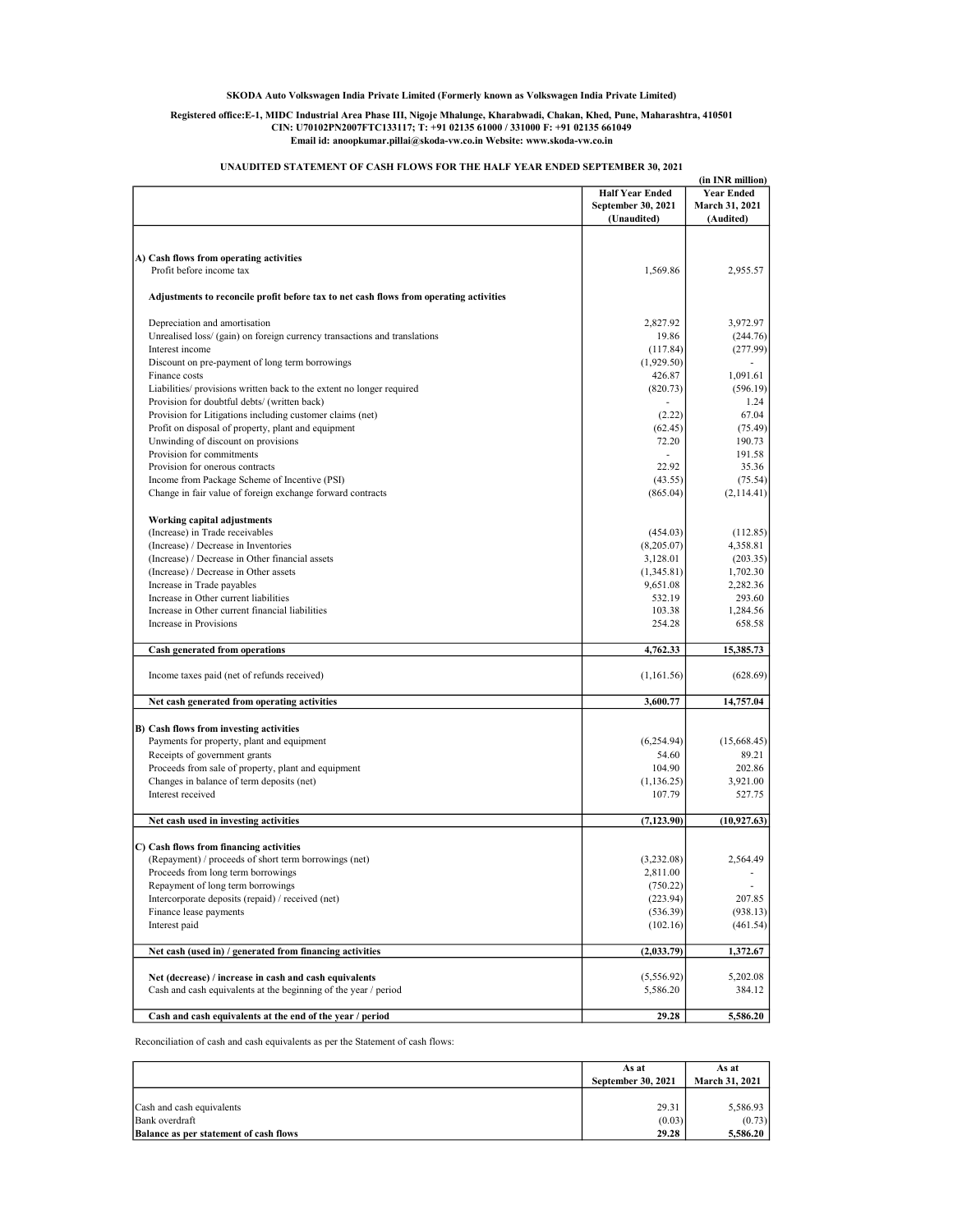#### Registered office:E-1, MIDC Industrial Area Phase III, Nigoje Mhalunge, Kharabwadi, Chakan, Khed, Pune, Maharashtra, 410501 CIN: U70102PN2007FTC133117; T: +91 02135 61000 / 331000 F: +91 02135 661049 Email id: anoopkumar.pillai@skoda-vw.co.in Website: www.skoda-vw.co.in

#### Notes:

1 SKODA Auto Volkswagen India Private Limited (the "Company") is in the business of manufacturing passenger automotive cars, trading of imported cars (purchased from group companies) and spares & accessories. The Company has commenced its operations in India in February 2007.

On September 5, 2019, the Assistant Registrar of National Company Law Tribunal (NCLT), Mumbai Bench duly authenticated a scheme of Amalgamation (the 'Scheme') under Sections 230 to 232 of the Companies Act, 2013, which is effective from appointed date of April 01, 2019. Accordingly, Volkswagen Group Sales India Private Limited (VWGSIPL) and Skoda Auto India Private Limited (SAIPL) have been amalgamated with Volkswagen India Private Limited (VWIPL) and the name of the merged Company has been changed to "SKODA Auto Volkswagen India Private Limited". This was a strategic decision taken by the Board whereby the Board expects to benefit from operational and economic efficiencies.

- 2 The Company has not presented comparative quarterly financial results for the quarters ended 30 June 2021 and 30 September 2020 as these results have not been prepared by the Company. The current presentation of financial results is in accordance with the exemption available under circular SEBI/HO/DDHS/CIR/2021/0000000637 issued by Securities and Exchange Board of India on October 05, 2021. Further, in terms of the said circular, since the Company has not prepared Cash Flow Statement for corresponding six months ended September 30, 2020, the same has not been presented.
- 3 The Company does not have any outstanding Commercial papers as at September 30, 2021. During the period, the Company repaid Commercial papers amounting to INR 4,440.93 million. Of these, Commercial papers aggregating INR 2,500.00 million were listed on BSE as per SEBI Circular SEBI/HO/DDHS/CIR/P/2019/115 dated October 22, 2019. The Company has been legally advised that Commercial papers are not covered under the definition of "Securities" as per Companies Act, 2013. Accordingly, the Company will not be considered as a listed company in accordance with the provisions of the Companies Act, 2013.
- 4 These financial results have been reviewed and approved by the Board of Directors at its meeting held on November 12, 2021. The results for the quarter and half year ended September 30, 2021 have been reviewed by the Statutory Auditors of the Company. The corresponding results for the half year ended September 30, 2020 had also been reviewed by the Statutory Auditors of the Company.
- 5 These financial results have been prepared in accordance with the recognition and measurement principles laid down in Indian Accounting Standards, notified under Section 133 of the Companies Act, 2013 (the 'Act') read with Companies (Indian Accounting Standards) Rules, 2015, as amended from time to time and other accounting principles generally accepted in India.
- 6 These financial results have been prepared in accordance with the requirements of Regulation 52 of the SEBI (Listing Obligations and Disclosure Requirements) Regulations, 2015, as amended.
- 7 Operating segments are reported in a manner consistent with the internal reporting provided to the chief operating decision maker as defined in IND AS 108 – Operating Segments. The board of directors have been identified as the chief operating decision maker. The Company operates in a single business segment i.e., Automobile cars and parts, which has similar risks and returns. The Company is domiciled in India. The amount of its revenues from external customers broken down by location of customers is shown in the table below:

|                    |                                                        | чи пла шиноп |                           |                       |  |
|--------------------|--------------------------------------------------------|--------------|---------------------------|-----------------------|--|
|                    | Half vear ended                                        |              | <b>Ouarter ended</b>      | Year ended            |  |
| <b>Particulars</b> | <b>September 30, 2020</b><br><b>September 30, 2021</b> |              | <b>September 30, 2021</b> | <b>March 31, 2021</b> |  |
|                    | (Unaudited)                                            |              | (Unaudited)               |                       |  |
|                    | Refer note 4                                           | (Unaudited)  | Refer note 4              | (Audited)             |  |
| Within India       | 31.450.27                                              | 14,917.78    | 22,639.55                 | 42,363.69             |  |
| Outside India      | 19.545.31                                              | 12,748.88    | 10.064.24                 | 25,601.55             |  |
| Total              | 50,995.58                                              | 27,666,66    | 32,703.79                 | 67,965.24             |  |

 $(in IND million)$ 

8 Other income includes discount of INR 1,929.50 million on pre-payment of deferred sales tax under the PSI Scheme (1993) of Government of India.

 $\alpha$ Contingent liability includes INR 2,299.30 million (net of provision made of INR 554.90 million) towards litigation in relation to customs duty on import of Technical Know-how during the period 2001-2006 under Technology Transfer and Trademark License Agreement dated October 1, 2001 together with interest and penalty thereon. The Company had filed an appeal before Customs, Excise & Service Tax Appellate Tribunal ("CESTAT") against the order of Commissioner (Imports) dated March 4, 2009. CESTAT had pronounced the order in June 2013 confirming the said duty demand raised in Order-in-Original No. 47/09 ("OIO") of Commissioner (Imports), penalty equivalent to the duty demand and appropriate interest on duty under Section 28AB of the Customs Act, 1962. The Company has filed an appeal with the Hon'ble Supreme Court of India against the aforesaid CESTAT order which has been admitted by the Hon'ble Supreme Court of India on August 16, 2013. The Hon'ble Supreme Court of India vide its order dated December 2, 2013 granted an ad-interim stay requested by the Company on a condition that INR 750.00 million be paid by the Company within three months and a bank guarantee be furnished for the balance amount within three months. The Company has made a total payment of INR 1,785.00 million over the years and furnished the required bank guarantee for balance amount. Matter is pending to be heard in Hon'ble Supreme Court of India.